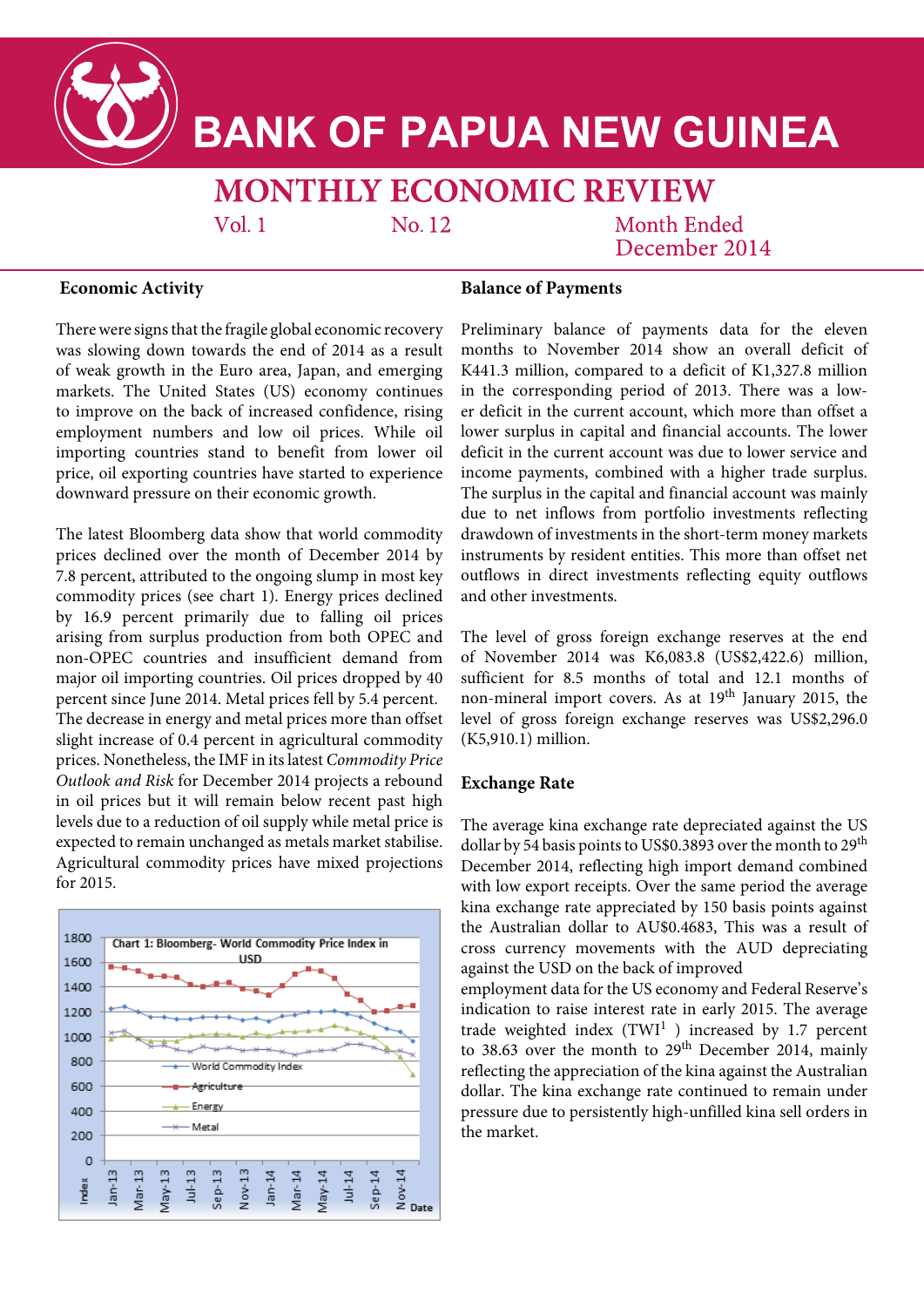

#### **Inflation**

The annual headline Retail Price Index (RPI<sup>2</sup>) increased by 8.4 percent over the twelve months to December 2014, compared to an increase of 9.0 percent in November. There were price increases in the 'Drinks, Tobacco & Betelnut' expenditure group, driven mainly by a substantial rise in the prices of betel nut and alcoholic drinks of 187.8 percent and 19.0 percent, respectively. Prices in 'Fruits and Vegetables' sub-group increased by 13.3 percent. These more than offset the decline in the prices of fuel. Over the twelve months to December 2014, RPI ex-seasonal and RPI ex-seasonal and fuel increased by 2.6 percent and 4.0 percent, respectively. The monthly RPI for December declined by 1.0 percent, compared to an increase of 1.6 percent in the previous month. It is important to note that while seasonal items are very volatile in nature partly due to betelnut ban in Port Moresby, the underlying trend in price increases is significantly lower and therefore does not threaten price stability.



#### **Fiscal Operations**

The National Government's cash flow has come under pressure in recent months, with high expenditure and low revenue, prompting the Government to borrow from domestic sources to fund its expenditure. The high priority expenditure items featured in the 2014 Supplementary Budget, were re-appropriated and K879.3 million from trust funds was expected to be used by the end of 2014

and early part of 2015. The priority expenditures include the 2015 Pacific Games facilities, road infrastructures, and final quarter payment for the DSIP/PSIP. As at 30th December 2014, around K300 million from trust accounts from commercial banks was transferred to the Central Bank to fund some of the re-appropriation. In assisting the Government to meet its financing requirements for the major development projects, the National Petroleum Company PNG Limited (NPCP) paid K400 million in dividend to the Government, while Bank of PNG paid K102 million. While high expenditure on developmental projects is good for nation building to underpin long term economic growth, its short term adverse effects of significantly increasing liquidity in the banking system is a cause of concern as it increases demand for imports, exerts pressure on the exchange rate and increases inflationary pressure.

#### **Domestic Interest Rates & Monetary Aggregates**

Over the month to weekending 24<sup>th</sup> December 2014, Central Bank Bill (CBB) rates declined while Treasury bill rates increased. The CBB rates declined for all maturities except the 182-day term which had no allocation for auction. The 28-day, 63-day and 91-day rates decreased to 1.92 percent, 2.83 percent and 2.98 percent from 1.96 percent, 2.86 percent and 2.99 percent, respectively. At the Treasury bill auction, the 182-day rate increased to 4.66 percent from 4.60 percent while the rate for 364 days remained at 7.42 percent. The KFR was kept unchanged at 6.25 percent in December 2014, with the trading margins for the Repos remaining at 100 basis points from the KFR (Chart 6).The Central Bank utilised its weekly Open Market Operation (OMO) instruments to manage liquidity during the month. To meet its financing requirements, the Government also issued new Treasury bills and Inscribed stock, which also supported the Bank's effort in diffusing excess liquidity in the banking system. The Cash Reserve Requirement (CRR) was maintained at 10.0 percent.



Broad money supply (M3\*) increased by 1.7 percent over the year to November 2014, compared an increase of 11.2 percent in the corresponding period of 2013. This was due to increases in private sector credit and net claims

 $\overline{1}$ The Trade Weighted Index (TWI) measures the value of the kina against a basket of currencies of PNG's major trading partners.

<sup>&</sup>lt;sup>2</sup> The RPI only covers Port Moresby and not other urban centres in the CPI basket so it may not be comparable to the overall CPI movements